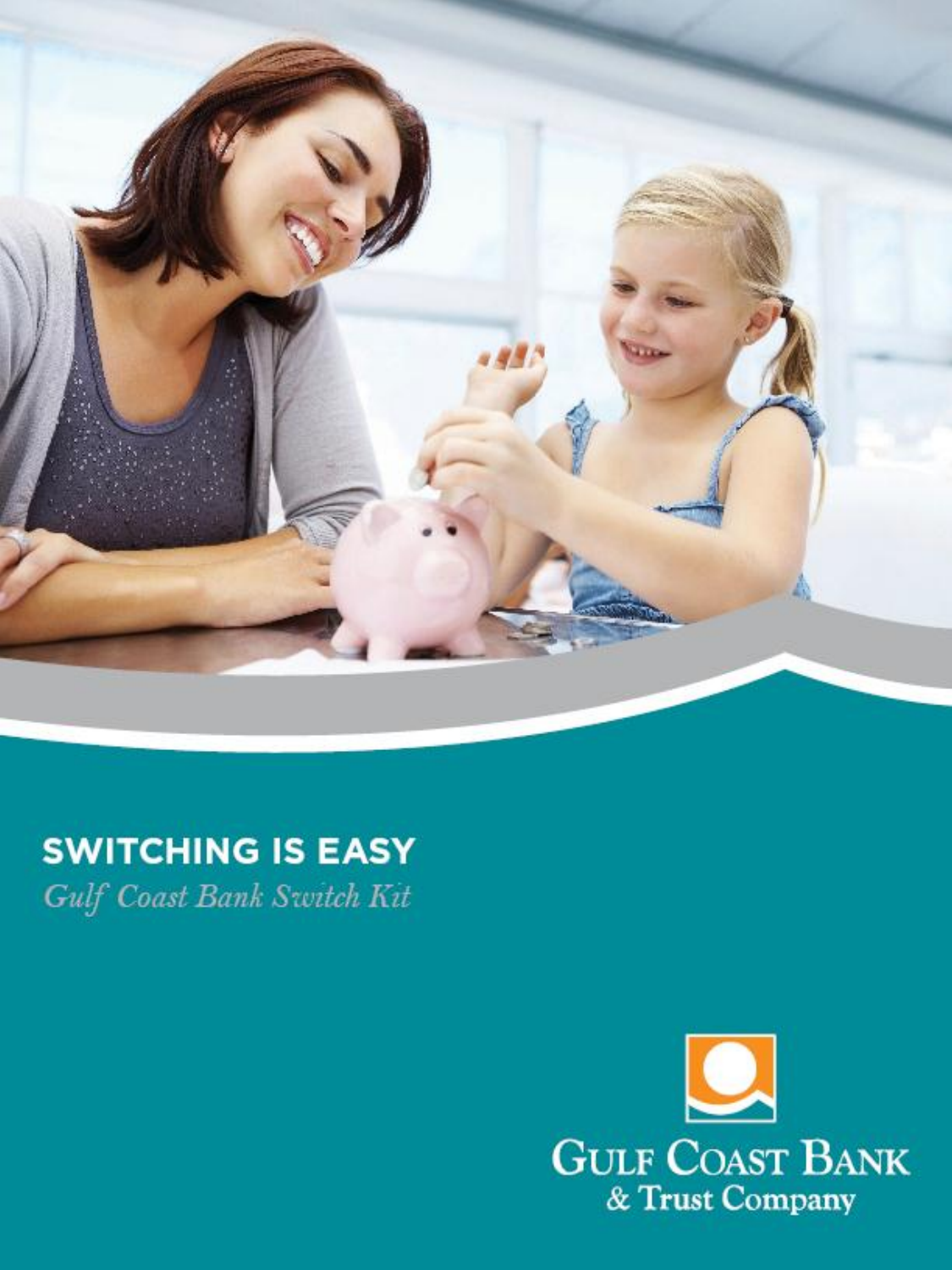# **Gulf Coast Bank Switch Kit**

#### *Now that you made the right choice, let Gulf Coast Bank help you make the switch.*

The checklist below will help you keep track of all the information that you need to switch to Gulf Coast Bank.

#### \_\_\_\_ **Open a Gulf Coast Bank Account**

- \_\_\_\_ Checking Account Number \_\_\_\_\_\_\_\_\_\_\_\_\_ Routing Number \_\_\_\_\_\_\_\_\_\_\_\_\_
- Receive and activate your Debit Card
- \_\_\_\_ Order Checks

#### \_\_\_\_ **Enroll in Online Banking and Bill Payments**

- \_\_\_\_ Go to gulfbank.com and click "Sign Up". Complete the "First Time Login" page to enroll
- Print out a list of all your Bill Payments set up at your current bank
- \_\_\_\_ Enter Bill Payments into your Online Banking account with Gulf Coast Bank

#### \_\_\_\_ **Enroll in eStatments**

Go to gulfbank.com and select "eBanking", then select eStatements

#### \_\_\_\_ **Fund your Gulf Coast Bank Account – two options**

- **\_\_\_\_** Deposit a check from your former bank
- \_\_\_\_ Enroll and use Account to Account transfers inside Bill Pay to move money electronically to your new Gulf Coast Bank Account

#### \_\_\_\_ **Redirect your Direct Deposit**

 \_\_\_\_ Notify your employer or Social Security Administration to redirect your payroll or benefits using the easy to use attached form.

 Note: if you are currently receiving Social Security Benefits through direct deposit contact Social Security toll free at 1-800-772-1213 to notify them of your new account.

**\_\_\_\_ Redirect your ACH billing companies (such as your auto loan, electricity company, mortgage company) to switch your withdrawal to your new account using the easy to use attached form.** 

\_\_\_\_ Close your Old Account

- \_\_\_\_ Verify that all checks have cleared your old account
- \_\_\_\_ Remove all funds from your old account
- \_\_\_\_ Verify that your Direct Deposit has been redirected
- Send a close account letter to your old bank
- Destroy all checks, deposit slips and debit cards associated with your old account

**WELCOME – We are glad to have you as part of our Gulf Coast Family.**

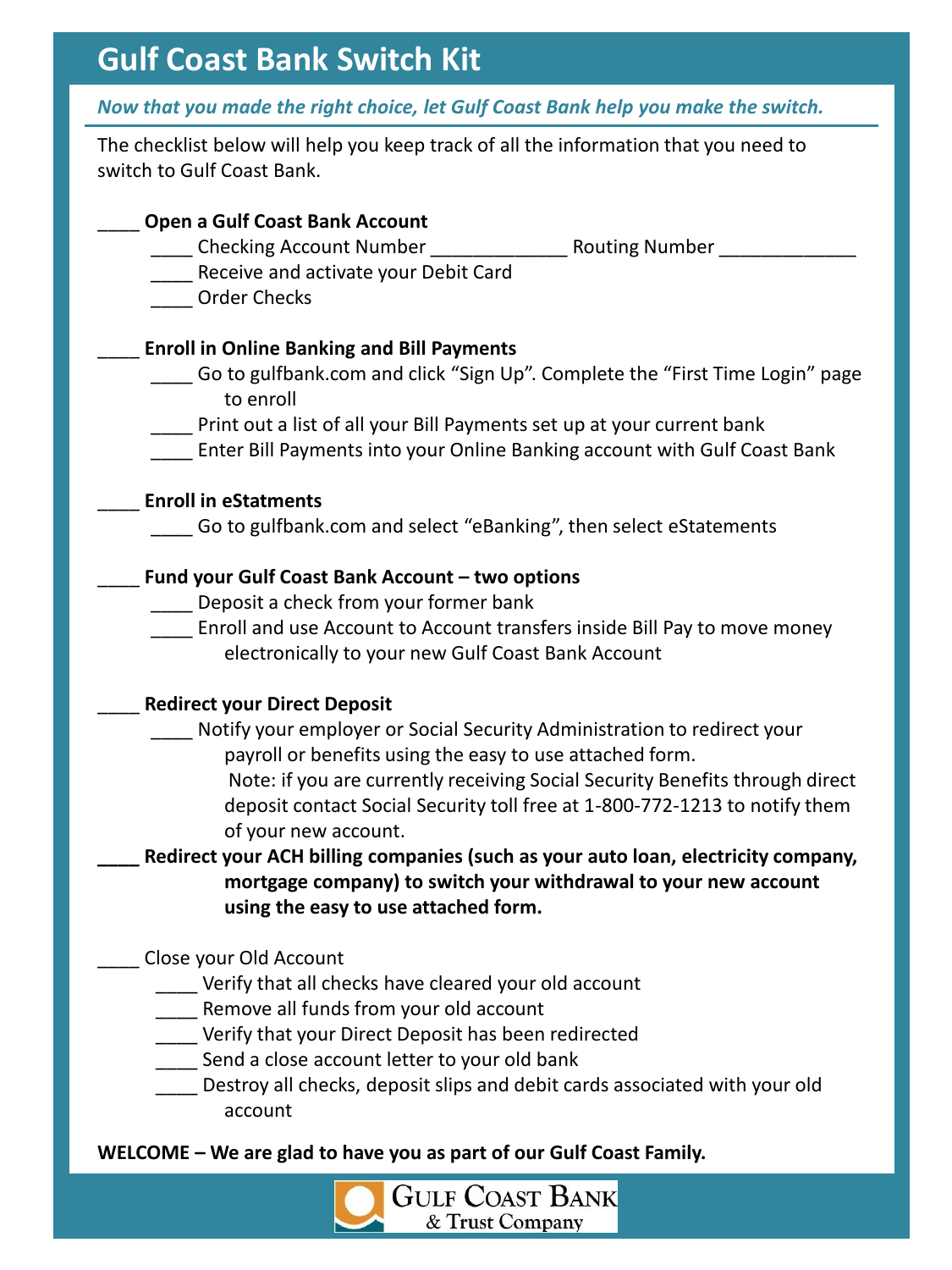## **Direct Deposit Letter**

Company Name

Address

RE: Initiate/Switch My Direct Deposit to a New Financial Institution

Dear Sir or Madam,

I would like to initiate/switch my direct deposit to my Gulf Coast Bank account. If you have any questions regarding this request, please contact me by mail or call me at the phone number listed below. Thank you for your prompt assistance in this matter.

 $\_$  , and the set of the set of the set of the set of the set of the set of the set of the set of the set of the set of the set of the set of the set of the set of the set of the set of the set of the set of the set of th

\_\_\_\_\_\_\_\_\_\_\_\_\_\_\_\_\_\_\_\_\_\_\_\_\_\_\_\_\_\_\_\_\_\_\_\_\_\_\_\_\_\_\_\_\_\_\_\_\_\_\_\_\_\_\_\_\_\_\_\_\_\_\_\_\_\_\_\_\_\_\_\_\_\_\_\_\_\_\_\_\_\_\_\_\_\_\_\_\_\_\_\_\_\_\_\_

Sincerely,

\_\_\_\_\_\_\_\_\_\_\_\_\_\_\_\_\_\_\_\_\_\_\_\_\_\_\_\_\_\_\_\_\_\_\_\_\_\_\_\_\_\_\_\_\_\_\_\_\_\_\_\_\_\_\_\_\_\_\_\_\_\_\_\_\_\_\_\_\_\_\_\_\_\_\_\_\_\_\_\_\_\_\_\_\_\_\_\_\_\_\_\_\_\_\_\_ AUTHORIZIED SIGNATURE **DATE** (Original signature required to authorize change)

**Direct Deposit Information**

| Customer name as it appears on company's records - please print |                   |                                   |                   |                         |                         |  |
|-----------------------------------------------------------------|-------------------|-----------------------------------|-------------------|-------------------------|-------------------------|--|
| <b>Type of account:</b>                                         | $\square$ Payroll | □Social Security                  | $\Box$ Retirement | $\Box$ Dividend Payment | $\Box$ Other            |  |
| Social Security Number/Employee Number                          |                   |                                   |                   |                         | <b>Phone Number</b>     |  |
| <b>Address</b>                                                  |                   | City                              |                   | <b>State</b>            | Zip                     |  |
| <b>Former Bank Name</b>                                         |                   | $\Box$ Checking<br>$\Box$ Savings |                   |                         | <b>Routing Number</b>   |  |
| Former Bank Account Number                                      |                   | $\Box$ Checking<br>$\Box$ Savings |                   |                         | <b>Amount Deposited</b> |  |
| <b>Additional Account Number</b>                                |                   |                                   |                   | <b>Amount Deposited</b> |                         |  |
| <b>Gulf Coast Bank</b>                                          |                   |                                   |                   |                         | 265070435               |  |
| New Bank Name                                                   |                   | $\Box$ Checking<br>$\Box$ Savings |                   |                         | <b>Routing Number</b>   |  |
| <b>New Bank Account Number</b>                                  |                   | $\Box$ Checking<br>$\Box$ Savings |                   | <b>Amount Deposited</b> |                         |  |
| <b>Additional Account Number</b>                                |                   |                                   |                   |                         | <b>Amount Deposited</b> |  |

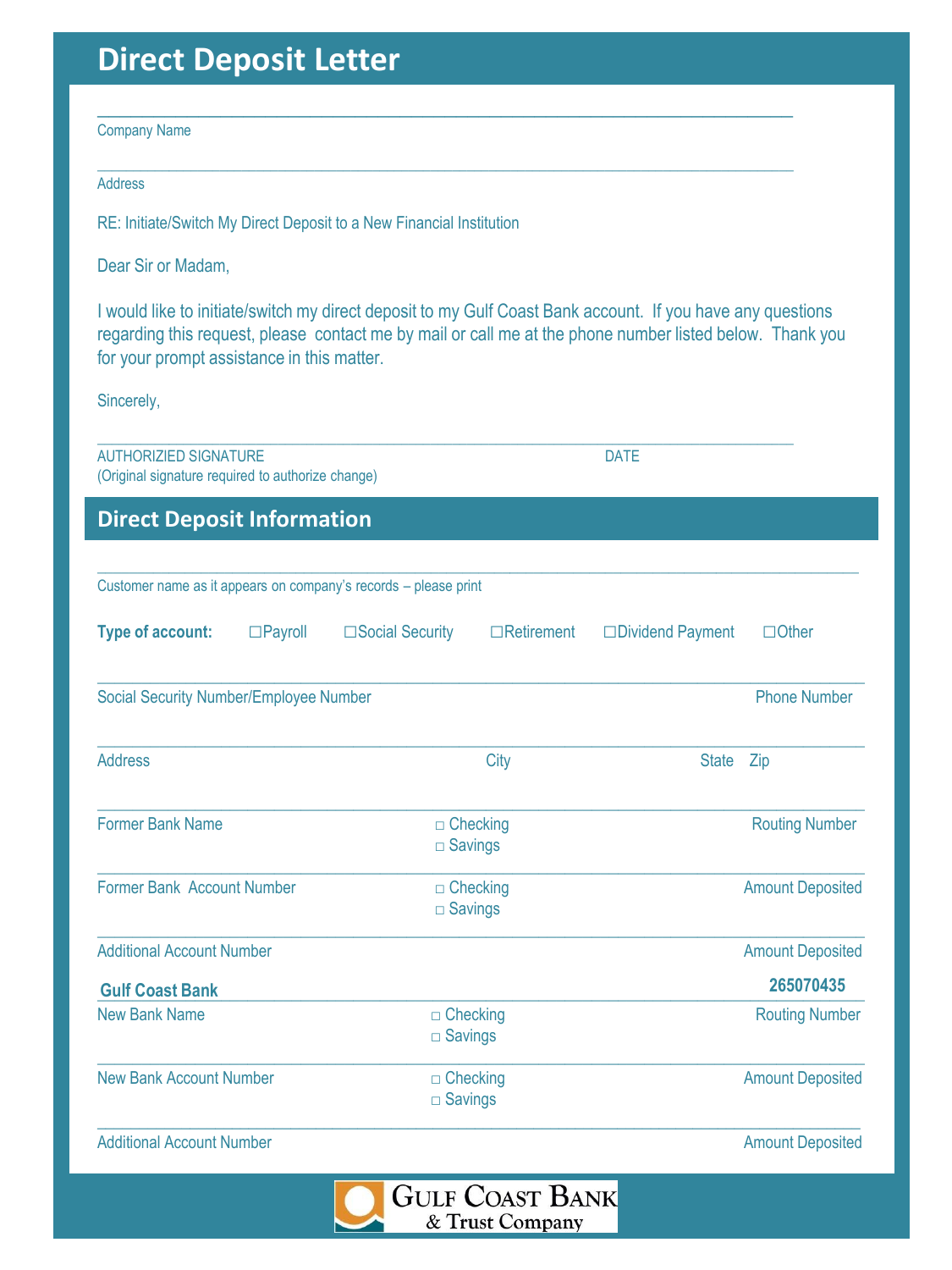### **Automatic Payments Letter**

Company Name

Address

RE: Switching my automatic payments

Dear Sir or Madam,

I have recently changed banks and would like to have my automatic payments with your company changed to my new account. I have enclosed a cancelled check with my new Gulf Coast Bank account information for your reference. Please discontinue transactions from my old account and begin using my new Gulf Coast Bank account.

 $\_$  , and the set of the set of the set of the set of the set of the set of the set of the set of the set of the set of the set of the set of the set of the set of the set of the set of the set of the set of the set of th

\_\_\_\_\_\_\_\_\_\_\_\_\_\_\_\_\_\_\_\_\_\_\_\_\_\_\_\_\_\_\_\_\_\_\_\_\_\_\_\_\_\_\_\_\_\_\_\_\_\_\_\_\_\_\_\_\_\_\_\_\_\_\_\_\_\_\_\_\_\_\_\_\_\_\_\_\_\_\_\_\_\_\_\_\_\_\_\_\_\_\_\_\_\_\_\_

If you have any questions regarding this request, please contact me by mail or call me at the phone number listed below. Thank you for your prompt assistance in this matter.

\_\_\_\_\_\_\_\_\_\_\_\_\_\_\_\_\_\_\_\_\_\_\_\_\_\_\_\_\_\_\_\_\_\_\_\_\_\_\_\_\_\_\_\_\_\_\_\_\_\_\_\_\_\_\_\_\_\_\_\_\_\_\_\_\_\_\_\_\_\_\_\_\_\_\_\_\_\_\_\_\_\_\_\_\_\_\_\_\_\_\_\_\_\_\_\_

Sincerely,

AUTHORIZIED SIGNATURE **DATE DATE** (Original signature required to authorize change)

**Automatic Payment Information**

\_\_\_\_\_\_\_\_\_\_\_\_\_\_\_\_\_\_\_\_\_\_\_\_\_\_\_\_\_\_\_\_\_\_\_\_\_\_\_\_\_\_\_\_\_\_\_\_\_\_\_\_\_\_\_\_\_\_\_\_\_\_\_\_\_\_\_\_\_\_\_\_\_\_\_\_\_\_\_\_\_\_\_\_\_\_\_\_\_\_\_\_\_\_\_\_ Customer name as it appears on company's records – please print \_\_\_\_\_\_\_\_\_\_\_\_\_\_\_\_\_\_\_\_\_\_\_\_\_\_\_\_\_\_\_\_\_\_\_\_\_\_\_\_\_\_\_\_\_\_\_\_\_\_\_\_\_\_\_\_\_\_\_\_\_\_\_\_\_\_\_\_\_\_\_\_\_\_\_\_\_\_\_\_\_\_\_\_\_\_\_ Phone Number **Account Number Account Number with Your Company** 

\_\_\_\_\_\_\_\_\_\_\_\_\_\_\_\_\_\_\_\_\_\_\_\_\_\_\_\_\_\_\_\_\_\_\_\_\_\_\_\_\_\_\_\_\_\_\_\_\_\_\_\_\_\_\_\_\_\_\_\_\_\_\_\_\_\_\_\_\_\_\_\_\_\_\_\_\_\_\_\_\_\_\_\_\_\_\_ Address and State Zip State Zip State Zip State Zip State Zip State Zip State State State State State State State State  $\sim$ \_\_\_\_\_\_\_\_\_\_\_\_\_\_\_\_\_\_\_\_\_\_\_\_\_\_\_\_\_\_\_\_\_\_\_\_\_\_\_\_\_\_\_\_\_\_\_\_\_\_\_\_\_\_\_\_\_\_\_\_\_\_\_\_\_\_\_\_\_\_\_\_\_\_\_\_\_\_\_\_\_\_\_\_\_\_\_ Amount Debited (enter payment amount or "amount due") \_\_\_\_\_\_\_\_\_\_\_\_\_\_\_\_\_\_\_\_\_\_\_\_\_\_\_\_\_\_\_\_\_\_\_\_\_\_\_\_\_\_\_\_\_\_\_\_\_\_\_\_\_\_\_\_\_\_\_\_\_\_\_\_\_\_\_\_\_\_\_\_\_\_\_\_\_\_\_\_\_\_\_\_\_\_\_ Former Bank Name □ □ Phecking □ Checking Routing Number Routing Number

□ Savings \_\_\_\_\_\_\_\_\_\_\_\_\_\_\_\_\_\_\_\_\_\_\_\_\_\_\_\_\_\_\_\_\_\_\_\_\_\_\_\_\_\_\_\_\_\_\_\_\_\_\_\_\_\_\_\_\_\_\_\_\_\_\_\_\_\_\_\_\_\_\_\_\_\_\_\_\_\_\_\_\_\_\_\_\_\_\_ Former Bank Account Number \_\_\_\_\_\_\_\_\_\_\_\_\_\_\_\_\_\_\_\_\_\_\_\_\_\_\_\_\_\_\_\_\_\_\_\_\_\_\_\_\_\_\_\_\_\_\_\_\_\_\_\_\_\_\_\_\_\_\_\_\_\_\_\_\_\_\_\_\_\_\_\_\_\_\_\_\_\_\_\_\_\_\_\_\_\_\_ Type of Payment / Reason for Payment / Date of Payment \_\_\_\_\_\_\_\_\_\_\_\_\_\_\_\_\_\_\_\_\_\_\_\_\_\_\_\_\_\_\_\_\_\_\_\_\_\_\_\_\_\_\_\_\_\_\_\_\_\_\_\_\_\_\_\_\_\_\_\_\_\_\_\_\_\_\_\_\_\_\_\_\_\_\_\_\_\_\_\_\_\_\_\_\_\_\_ **Gulf Coast Bank 265070435**New Bank Name □ □ □ □ □ Checking □ □ □ □ □ □ Routing Number □ Savings \_\_\_\_\_\_\_\_\_\_\_\_\_\_\_\_\_\_\_\_\_\_\_\_\_\_\_\_\_\_\_\_\_\_\_\_\_\_\_\_\_\_\_\_\_\_\_\_\_\_\_\_\_\_\_\_\_\_\_\_\_\_\_\_\_\_\_\_\_\_\_\_\_\_\_\_\_\_\_\_\_\_\_\_\_\_\_ New Bank Account Number **For: On:**

> **GULF COAST BANK** & Trust Company